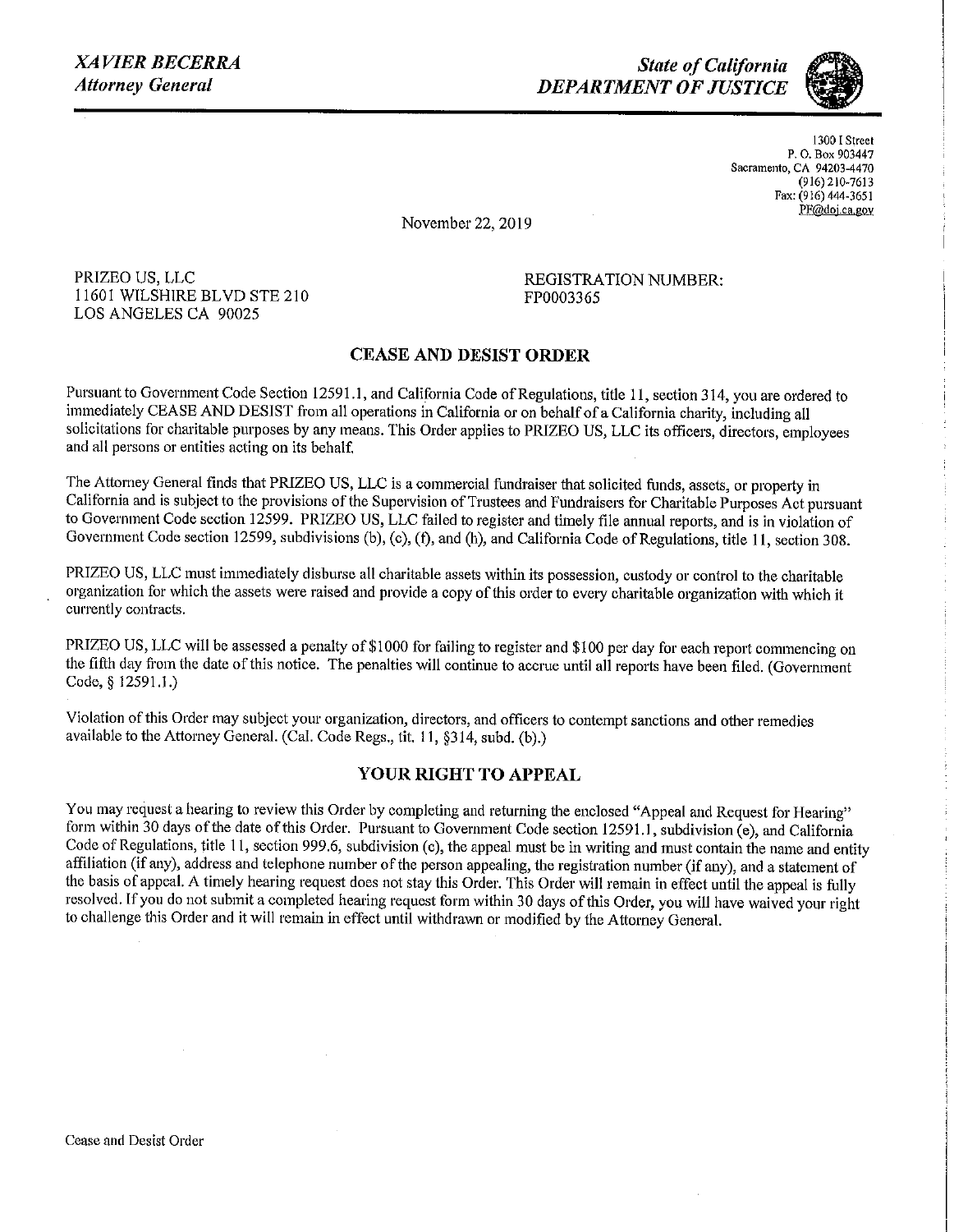المتحدثات

a provincia de la



## THIS ORDER SHALL TAKE EFFECT IMMEDIATELY.

**All responses shall be sent to:** 

**James Toma, Supervising Deputy Attorney General** 

**Charitable Trusts Section** 

**California Department of Justice** 

**Office of the Attorney General** 

**300 South Spring Street, Suite 1702** 

**Los Angeles, CA 90013** 

A YID ELLER, REGISTRAR REGISTRY OF CHARITABLE TRUSTS OFFICE OF THE ATTORNEY GENERAL For XAVIER BECERRA Attorney General